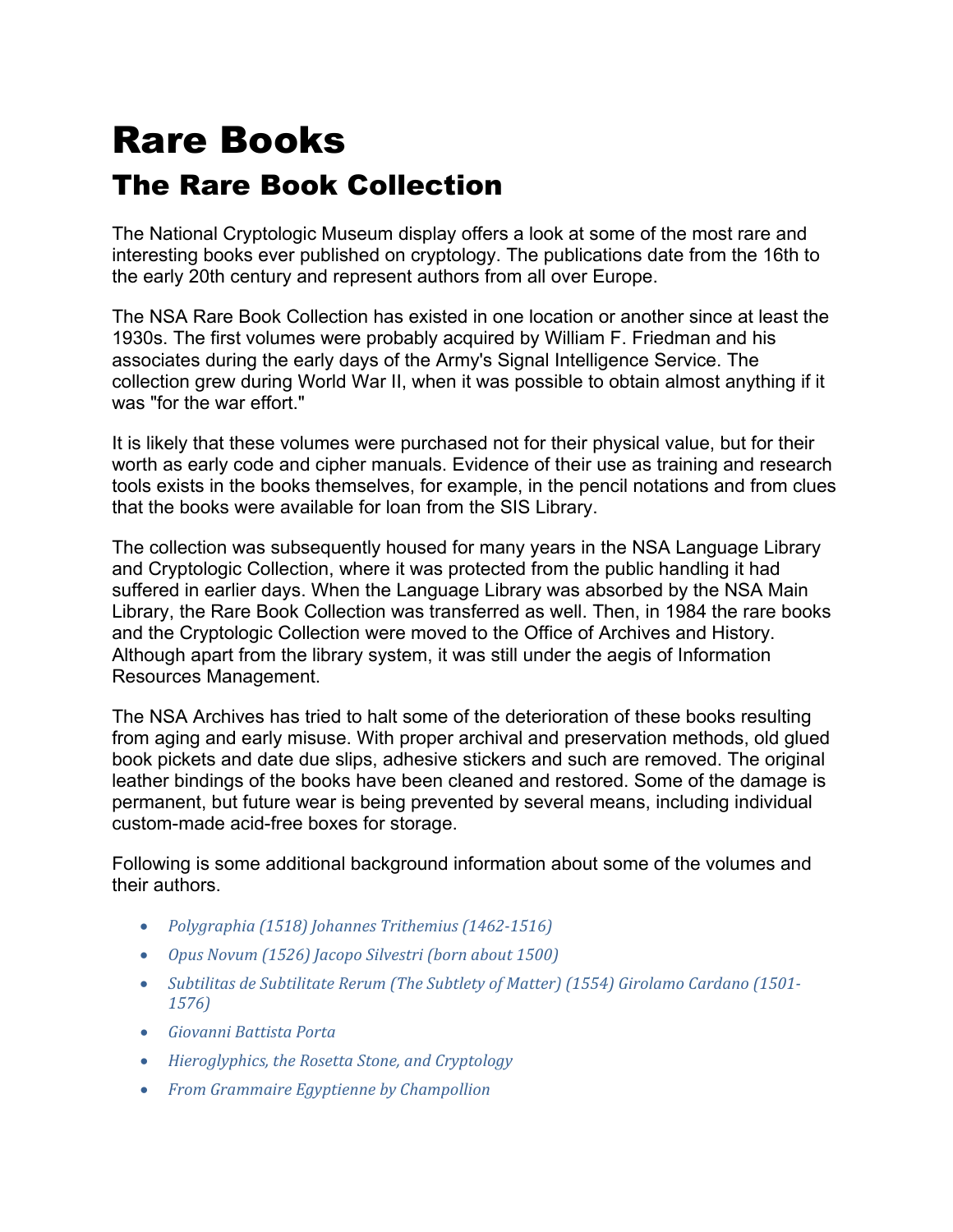• *Rare Book Exhibit Selected [Bibliography](#page-6-1)*

## <span id="page-1-0"></span>*Polygraphia* (1518) Johannes Trithemius (1462-1516)

Abbott Johannes Trithemius, the author of the first printed book on cryptology, was considered one of the intellectuals of his day. Unfortunately, he was also considered to be an occultist, and even in league with the "darker forces," which did much to destroy his reputation as a scholar.

Born in Trittenheim, Germany, in 1462 and known simply as Johannes, the future abbot had a love for learning. His grim stepfather, although wealthy, had no use for intellectual pursuits, and did not approve of Johannes' desire for higher education. On his own, Johannes appealed for entrance to the University of Heidelberg, where the chancellor was so impressed that he accepted the youth and even arranged to waive the tuition fees.

While at the university, Johannes and two others formed the Rhenish Literary Society and chose Latin and Greek names for themselves. Johannes chose Trithemius, after his home. It was the name by which he was known from then on.

A chance visit (to escape a snowstorm) to the 436-year-old Benedictine abbey of Saint Martin at Spanheim, Germany, impressed the young Trithemius so much that he soon entered the novitiate there. Only a short time after taking his final vows, he was elected abbot. (David Kahn - in The Codebreakers - says the reason for this was probably either that the monks recognized his brilliance or that they thought that he would be too young to enforce discipline.) Whatever the reason, he stayed on as abbot and soon published a book of sermons which was instantly successful. He continued to write as his fame and reputation for genius grew. His chronological list of about 7,000 theological works by over 950 authors earned him the title "Father of Bibliography."

Some of his other writings began to be questioned, however. *Steganographia*, ostensibly a book on secret writing, was filled with names and images of planetary angels, along with instructions on how to employ the angels for thought transference and other mystical uses. Acquaintances and friends who saw the manuscript were horrified; the book was not finished.

Legends began to surround the abbot. A reputation as a "wonder worker" with magical powers grew and followed him and was probably even abetted by him, as he was hardly known to be modest or shy of publicity. In fact, believing that his practices were wholly Christian, Trithemius did not even deny the tales, except to say that there was no demonic influence in his life or work.

While Trithemius was away on a trip, the monks at Saint Martin's mutinied. This was apparently as a result of the abbot's reputation as a magician and the widespread negative talk about the *Steganographia* manuscript, which was being hand-copied and circulated throughout Europe; many people were fascinated by the "secrets" the book was supposed to contain.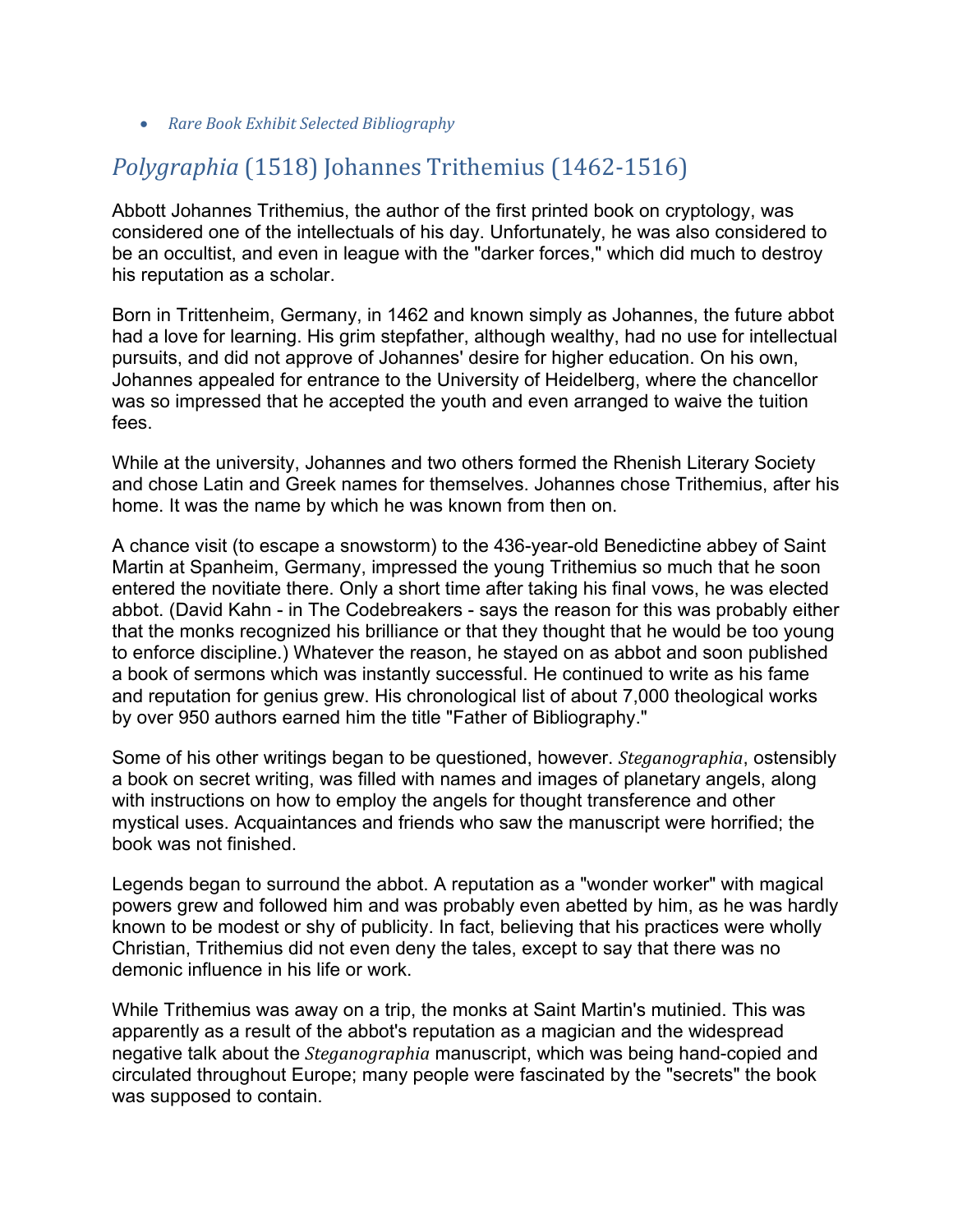Trithemius did not return to Spanheim. Instead, he obtained a transfer to the monastery of Saint Jacob in Wurzburg, where he was elected prior. There, in 1508, he began the writing of *Polygraphia*, a series of six books devoted *in actuality* to cryptology. The work was finished very quickly, but was not published at once. Abbot Trithemius continued to write and study at Wurzburg, where in 1516 he died.

Two years later, in 1518, descendants of the university chancellor who had guided Johannes' intellectual progress paid for the publication of *Polygraphia*. Although public opinion still held firmly to the view that Trithemius was working with the black arts and many copies of the book were destroyed, *Polygraphia* survived to be acknowledged as the first published volume on cryptology. In *An Historical and Analytical Bibliography of the Literature of Cryptology*, Joseph Gallard wrote:

The strange and bizarre terms and characters which Trithium [Trithemius] interspersed throughout the composition of the work soon caused him to be suspected of dealing in the black art… This suspicion continued all during the course of the 16th century …. However, a number of more judiciously-minded readers of the work now came to the belief that Trithium had done nothing more serious than to use the conventionalised language of the magicians.

## <span id="page-2-0"></span>*Opus Novum* (1526) Jacopo Silvestri (born about 1500)

*Opus Novum*, the second book printed on cryptology, was written by Jacopo Silvestri and was published in 1526. Little is known about Silvestri apart from what he himself wrote in the preface to *Opus Novum*. He wrote that he was a citizen of Florence and was staying in Rome when an epidemic struck and he moved into a rural area. A friend who visited him there engaged him in a conversation about ancient methods of writing, which led to a discussion of cryptology. His friend urged Silvestri not to withhold his knowledge of a subject that could be so useful to others, and so he wrote his little book. (It is indeed little, only 88 pages.) Philip Arnold, in an article in *Cryptologia* entitled "An Apology for Jacopo Silvestri," supposes that since a copyright privilege at the end of the book appears from Pope Clement VII, in which the Pope calls him "beloved son," Silvestri may have been a cipher clerk in the Vatican.

It is interesting that this is not a book written for scholars; after each section in Latin there is a section in Italian ("the vulgar tongue"). Silvestri's title page, translated by Philip Arnold, delightfully illustrates his purpose and his intended audience.

#### Title page, *Opus Novum*

A new work, exceedingly useful to lords of castles, commanders of armies, spies, defenders of the fatherland, travellers abroad, merchants, soldiers, inventors, and all princes devoted to diligence and learning, for correctly writing and interpreting in cipher the Latin, Greek, Italian, and as many other tongues as you will.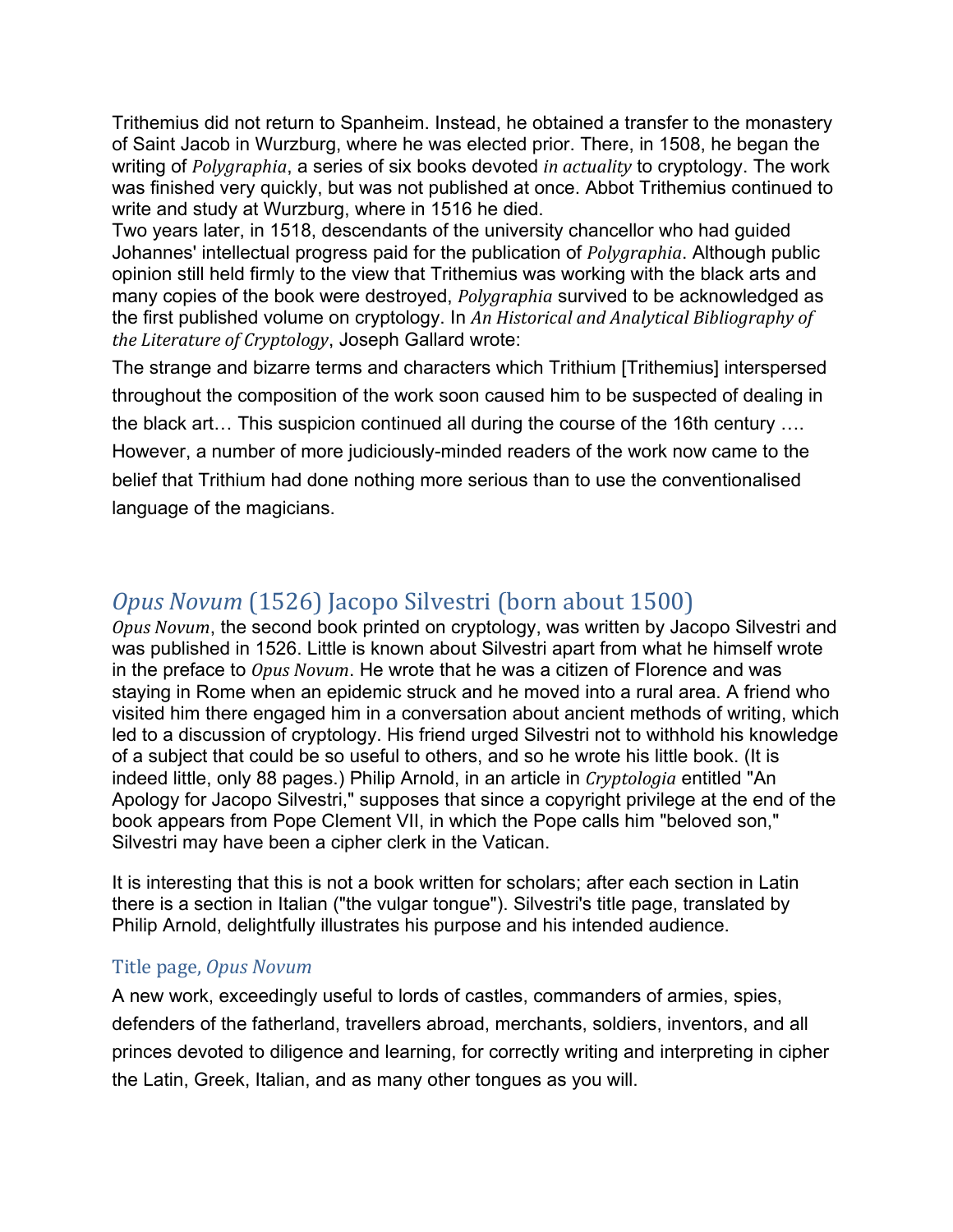A New work, most useful to gentlemen merchants, and to every other sort of person, which teaches how to make many kinds of ciphers according to the practice of ancient and modern lords and princes of the world. And furthermore teaches another kind of cipher, newly discovered, which cannot be read by any human device without knowledge of its solution, explaining that knowing one is not harmful to another one. And further the present work teaches how to decipher many kinds of ciphers by rules, and by other secret methods of deciphering the said ciphers, whether they be made in the Latin tongue, common Greek, or in any other language of any other country whatever, which work is written in the Latin language and repeated in the vulgar tongue.

#### Silvestri's cipher wheel

Silvestri's book is not often mentioned by historians, being always overshadowed by Trithemius , but Arnold proposes that this is largely because the book had only one edition and is so rare that few have had access to it. Arnold also quotes F. Wagner's *Studien zu einer Lehre von der Geheimschrift*, written in 1887.

. . . the author proposes distinctly more practical and simpler methods than his predecessor Tritheim [Trithemius]. Scarcely any influence of the theories of the latter on practice is noticeable… while the cipher methods suggested by Silvestri have survived in only slightly altered form in the ways and means employed by the modern diplomatic corps. From that alone his little book acquires unique significance.

#### <span id="page-3-0"></span>*Subtilitas de Subtilitate Rerum* (The Subtlety of Matter) (1554) Girolamo Cardano (1501-1576)

Girolamo [Geromino, Jerome] Cardano was known more as a mathematician and scientist than as a cryptographer, but his works included some new cryptologic ideas. Cardano was born in Naples in 1501 and had ambitions to become a physician, but his illegitimate birth would not allow him that profession. Instead, he became a medical astrologer, and then a mathematician, scientist, and prolific writer. In 1536 he was finally admitted to the College of Physicians. He was indeed a fine man of medicine, affecting cures that some called miraculous. (Those who felt the cures were miracles may have included Cardano, who fancied himself a prophet and magician.) In *The Codebreakers*, Kahn proposes that Cardano had "an overwhelming desire simply to be remembered not even caring whether the memory was of good or ill." Publishing 131 books in his lifetime, plus an additional 111 left in manuscript, Cardano wrote on such diverse topics as mathematics, astronomy, astrology, physics, chess, gambling, the immortality of the soul, consolation, cures, dialectics, death, Nero, gems and colors, Socrates, poisons, air, water, nourishment, dreams, urine, teeth, music, morals, and wisdom.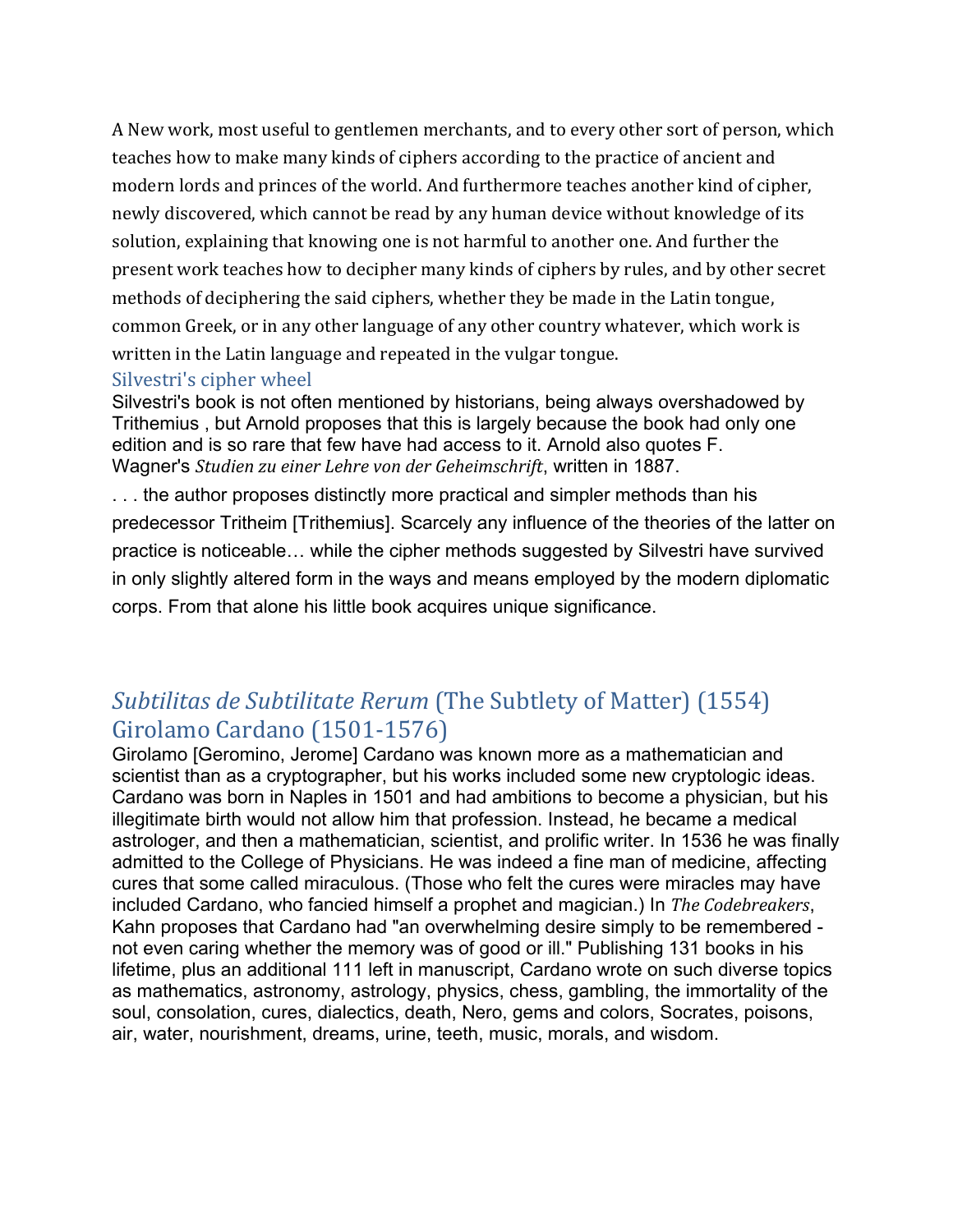One of his pioneering studies was in the field of games and probability, in which he developed equations, and in turn advanced theories on the subject. This is, in fact, what Cardano is best known for.

Cardano was the first cryptologist to put forth the autokey method of encipherment. Although his method was faulty, his idea of using the message itself as the enciphering key was sound. Later cryptographers perfected the method, and Cardano was not to find his fame for this cryptologic discovery. Instead, he became famous for a system of steganography, called the Cardano grille.

The Cardano grille for secret writing was simply a sheet of stiff material with irregularly placed rectangular holes which was placed over the writing paper. The secret message was written in the holes, the grille was removed, and an innocuous message was filled in around the secret message to disguise its being there. To read the message, an identical grille was placed over the writing. A major fault in the system was the awkwardness in phrasing the surrounding message often led to suspicions of a secret message within. Despite this, a number of countries used the Cardano grille in the 1500s and 1600s for diplomatic correspondence.

#### <span id="page-4-0"></span>Giovanni Battista Porta

Giovanni Battista Porta was another famous cryptographer who lived in the 16th century. Born in Naples, Porta was a well-rounded physician, mathematician, and scientist. When he was only 22, after taking the "grand tour" of Europe, Porta published *Magia Naturalis*, a study of natural phenomena, oddities, and curiosa, which became extremely popular. He formed the first scientific society, the Accademia Secretorum Naturae [or Accademia dei Secreti], in which a group of men interested in natural magic met in Porta's home and conducted experiments. The members called themselves the Otiosi (Men of Leisure). The society was, however, called forth on charges of occultism, and after clearing his name with Pope Paul V, Porta closed the association. The "magic" of the association was actually no more than parlor tricks. Later, he was a founder and vice president of another scientific society, of which Galileo was a member.

Porta's writings continued to evidence his interest in magic, along with studies on the relationship of human physiognomy to animal characteristics (which had an influence on the profession of criminology), meteorology, the refraction of light, pneumatics, the design of villas, astronomy, astrology, and the improvement of memory. He also published fourteen prose comedies, two tragedies, and one tragicomedy. An expanded edition of *Magia Naturalis* was translated and printed at least twenty-seven times. Porta's work on cryptology, *De Furtivia Literarum Notis*, was published when he was twenty-eight. The book encompassed all the cryptologic knowledge of the time. Porta dealt with historical ciphers, linguistic peculiarities, and modern ciphers, he introduced the first digraphic cipher (in which two letters are represented by one symbol) and published other "new" cipher systems, including his own cipher disk.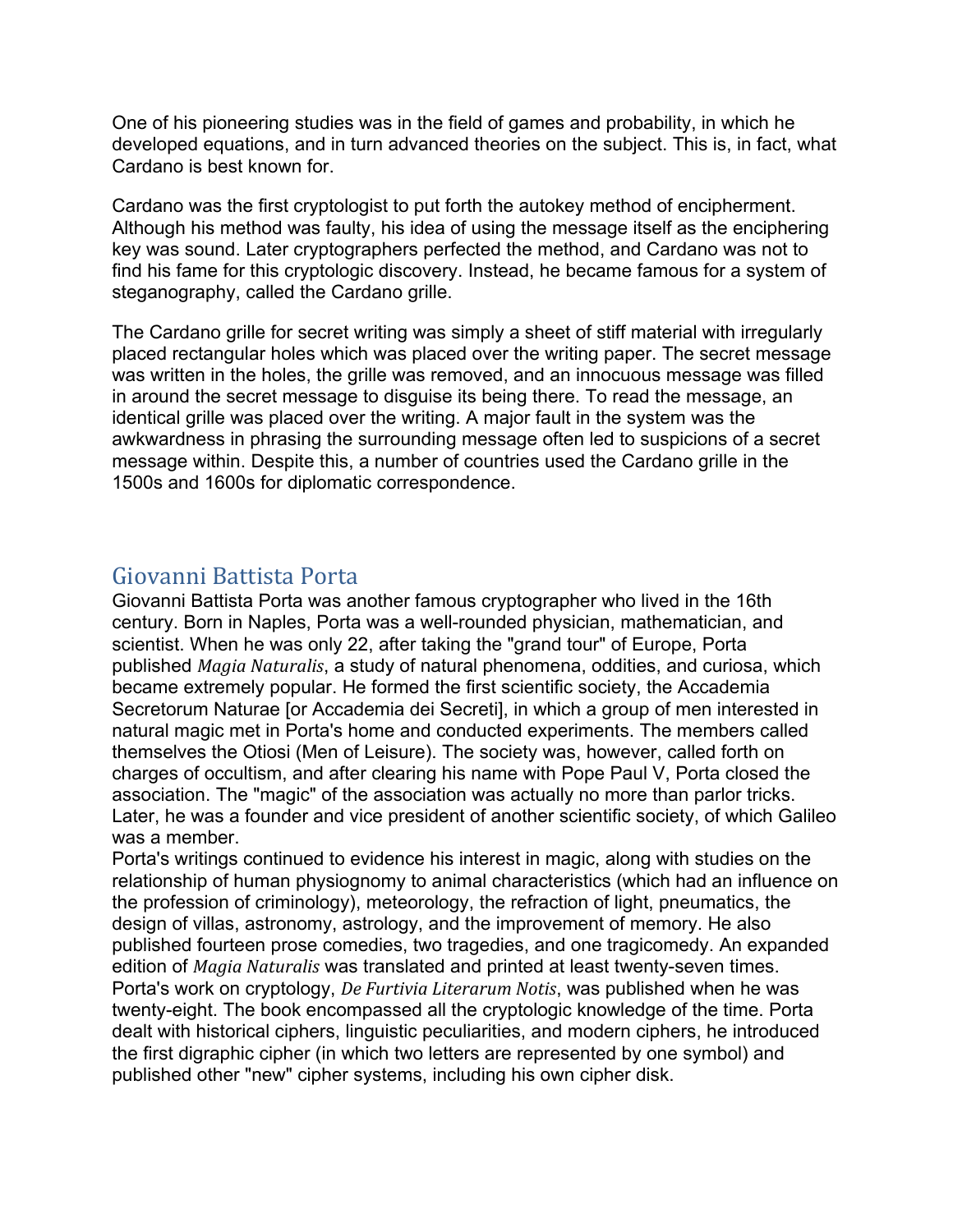Fletcher Pratt, in his book *Secret and Urgent: The Story of Codes and Ciphers*, wrote that Porta's work was the talk of cryptographers in Rome and that his accurate frequency tables and "safe from attack" cipher were considered remarkable. The use of the cipher itself, however, was tricky and impractical, requiring both sender and receiver to carry key tables with them, a dangerous practice. Pratt further states, "though his book earned for Porta the title of 'Father of Modern Cryptography', it does not appear that his system was ever much used anywhere."

In *The Codebreakers*, however, Kahn quotes Dr. Charles J. Mendelsohn, a Renaissance scholar:

He was, in my opinion, the outstanding cryptographer of the Renaissance. Some unknown who worked in a hidden room behind closed doors may possibly have surpassed him in general grasp of the subject, but among those whose work can be studied he towers like a giant.

## <span id="page-5-0"></span>Hieroglyphics, the Rosetta Stone, and Cryptology

The mystery of ancient Egyptian hieroglyphics has held the imaginations of scholars ever since the Persians and then the Greeks overran Egypt. Because the script fell into disuse after the fall of the pharaohs, its meaning was soon forgotten.

By the Middle Ages, the discovery of a manuscript written by a 4th century author known as Horapollo set the standard as the (inaccurate) authority for centuries. From this point on, most believed that the hieroglyphic symbols formed a truly "picture" language in which a bird represented a bird, or some aspect of bird-life, such as flight.

In the 17th century, Athanasius Kircher, a Jesuit, put forth a theory based on extensive study. He was the first to state that the Coptic language, which was still in use, was the most recent form of the hieroglyphic language, but written in Greek characters. This was a major turning point in the search, but Kircher's other theories on the subject were found to be worthless.

It was in 1799 in the city of Rosette that an Egyptian laborer working for Napoleon's conquering French army discovered the slab of black basalt that would be later named the Rosetta Stone. The stone was clearly divided into three sections. The bottom third of the stone was written in Greek, the top third in hieroglyphics, and the middle section in Demotic, a form of Egyptian "shorthand."

When the French surrendered Egypt to the English in 1801, the stone was given to Britain. Today it resides in the British Museum in London.

The importance of the stone was immediately recognized. It was suspected that the two lower portions of the stone said the same thing - the hieroglyphics needed only to be translated. The puzzle was far from being solved, however.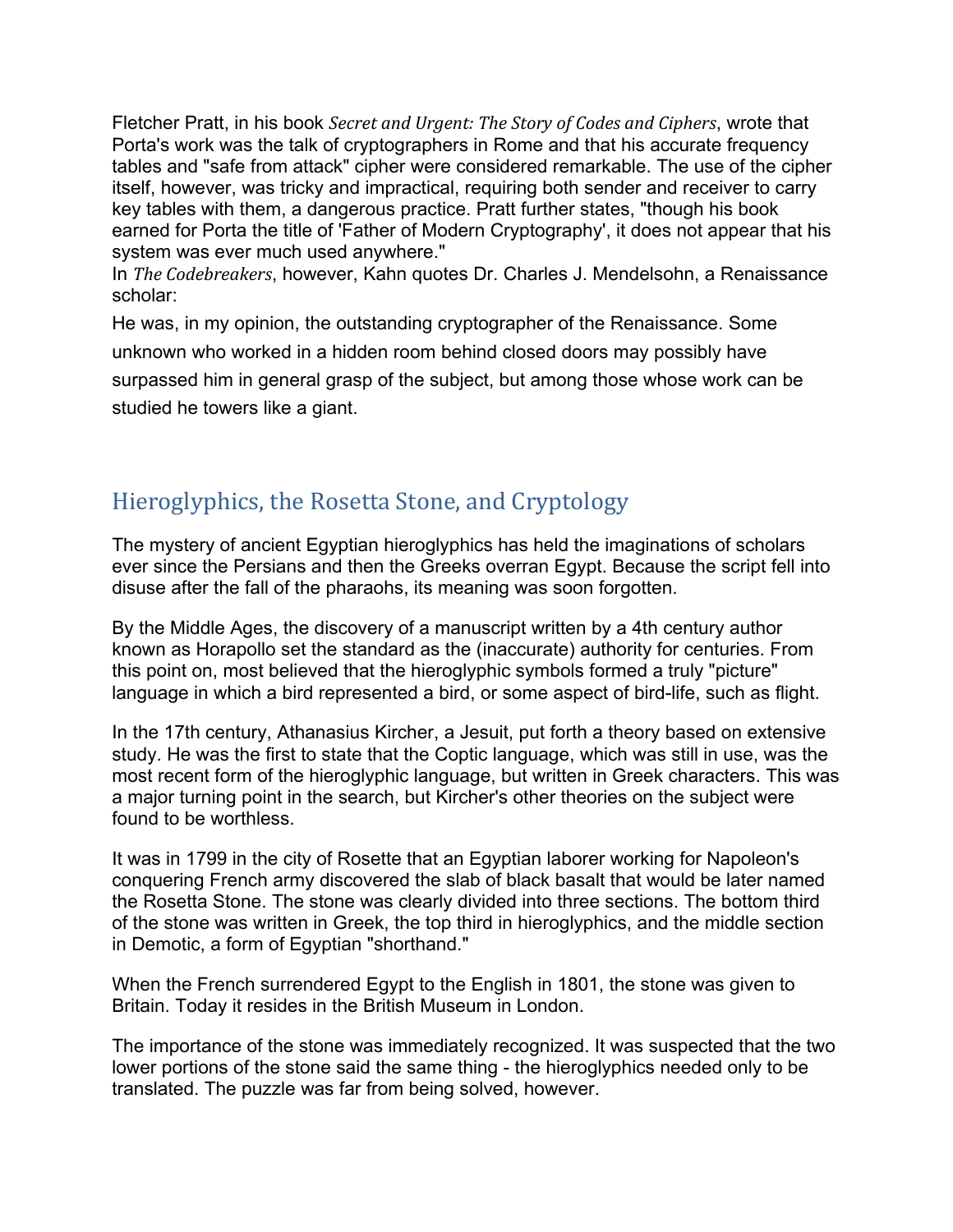The ancient Greek portion was translated by several highly regarded linguists. The text concerned Pharaoh Ptolemy V in the year 196 B.C. It listed all of his titles and the gifts he had bestowed upon his people (i.e., money and corn to the temples, remission of taxes, etc.) In return, the Egyptian priests celebrated the Pharaoh by making his birthday a festival, erecting golden statues of him in every temple, and copying *the priests' decree in Egyptian and Greek* and placing a copy with every statue.

Now it was known for certain that all three scripts contained the identical text. Some of the most learned and respected men of their times attempted to solve the mystery. The first major breakthrough was made by a British physician, Thomas Young. He made some progress with the Demotic script and then tackled the hieroglyphics. Young first assumed that characters within a cartouche were names of royalty. He next thought that as the Demotic language seemed to consist of letters that stood for sounds, perhaps the hieroglyphics were simply more elaborate forms of the same figures. He tried his theory on the name Ptolemy and by using its Greek sounds and studying a similar cartouche on the ceiling of the temple of Karnak, proved his theory to be correct. Young gave up soon after, however, claiming not to have found any more alphabetic elements.

## <span id="page-6-0"></span>From *Grammaire Egyptienne* by Champollion

Finally, Jean-Francois Champollion took up the challenge. Champollion had been convinced since he was a child that he would someday read the writings of the Egyptians. In preparation, he studied Sanskrit, Arabic, Persian, Hebrew, and Coptic. A bilingual text from an obelisk contained an appeal to Ptolemy and Cleopatra (the children of the Ptolemy in the Rosetta Stone.) Using cryptanalytic techniques (letter counts and cribbing), he was able, using the characters in their names, to cross check and correctly identify letters as symbols of individual sounds.

After this triumph, it was only a matter of months before Champollion had nearly completed the translation of all the royal names. Armed with this and his knowledge of Coptic, he was able to refine and complete his work.

Champollion died less than ten years afterwards. Others would later translate writings yet to be discovered and would clear up some of the problems he had been unable to solve. But Champollion died with the knowledge that he had been the first man to truly unlock the mysteries of the Pharaohs.

#### <span id="page-6-1"></span>Rare Book Exhibit Selected Bibliography

- Arnold, Klaus, ed. *Johannes Trithemius: In Praise of Scribes (de Laude Scriptorum)*. Lawrence, Kansas: Colorado Press, 1974.
- Arnold, Philip M. "An Apology for Jacopo Silvestri," *Cryptologia*, Vol. 4, No. 2, 1980.